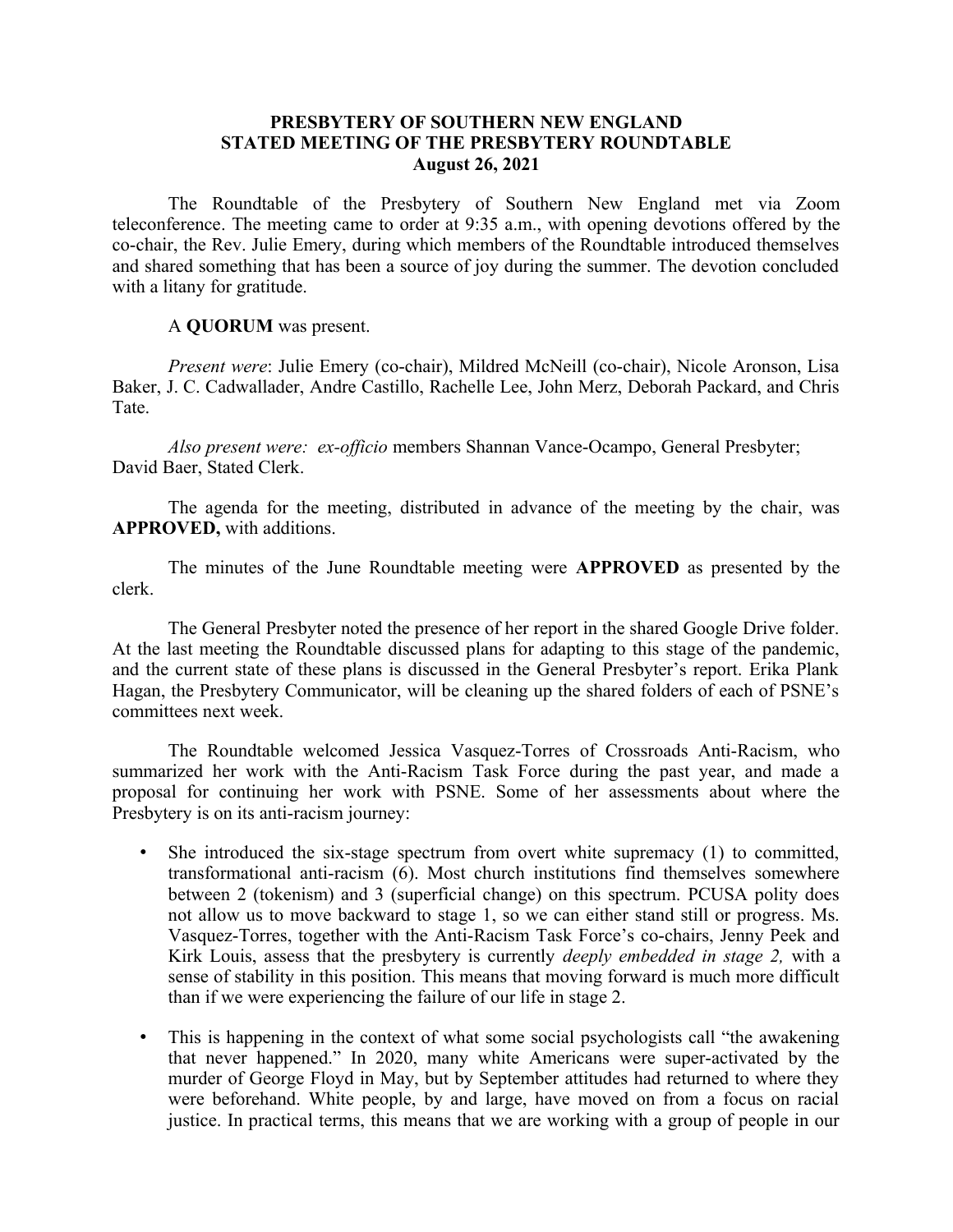churches who are willing to say the right things and to be "nice," but not to do the hard work of effecting change. This means that moving forward will require a shift in the way leaders operate in the system.

• The capacities that have to be built depend on the willingness of the Roundtable to take an active part in planning and carrying out the programmatic dimensions of an antiracism strategy.

Members of the Roundtable offered observations and posed questions. Ms. Vasquez-Torres promised an updated proposal, which will reflect the points of discussion during this meeting. She is happy to answer additional questions by e-mail.

Members of the Roundtable then continued to discuss their role with respect to the antiracism work of the Presbytery.

John Merz, the chair of the Personnel Committee, reviewed the budget proposal as it pertains to the Presbytery's personnel. The Committee is proposing a 4% COLA for all staff, with the exception of the Presbytery bookkeeper. The hours of the bookkeeper will be increased by five hours per week, in lieu of an increase in the rate of pay.

Jim Glenn has been serving as Chaplain to the Clergy, without remuneration other than an expense account. He has announced that he will be leaving the position, with this last day September 22, the date of the Stated Meeting. The Personnel Committee hopes that the Presbytery can honor Jim at the meeting. It will be doing an ongoing needs assessment with respect to the position of Chaplain to the Clergy, but in the mean time the General Presbyter will take on the role of offering pastoral care to ministers.

The Presbyterian Immigrant Ministry (PIM) has employed three part-time chaplains who have visited those held in immigration detention. Due to the COVID-19 pandemic, the chaplains have been unable to access these facilities, and over time—due to the practices of Immigration and Customs Enforcement (ICE)—the chaplains have not been able to keep in touch, even through correspondence, with those they had been serving. The Presbytery has helped to support this ministry, but it is no longer enough to sustain this ministry. The Personnel Committee has given notice to two of the chaplains that their position will be discontinued. In the mean time, the Committee is seeking funds to continue the work of Alonso DaCunha, the third chaplain, to wind down his work through the end of the year. While they expect that the Presbytery will continue to seek opportunities for ministry with immigrants and refugees, this particular expression of that concern seems to be at an end. There will be an opportunity at a future Presbytery meeting to celebrate the work of our chaplains and of PIM.

Andre Castillo presented the proposed 2022 budget on behalf of the Budget Team. Upon the recommendation of the Budget Team, the Roundtable **VOTED** to **RECOMMEND** that the Presbytery **APPROVE** the 2022 Budget (Attachment 1).

The Trustees have made recommendations concerning the disposition of funds in dedicated accounts. Upon the recommendation of the Trustees, the Roundtable **VOTED** to **APPROVE** the recommendation (Attachment 2).

The Stated Clerk presented a proposed docket for the September meeting. It was the sense of the Roundtable that, although the proposed retreat for clergy should proceed, it would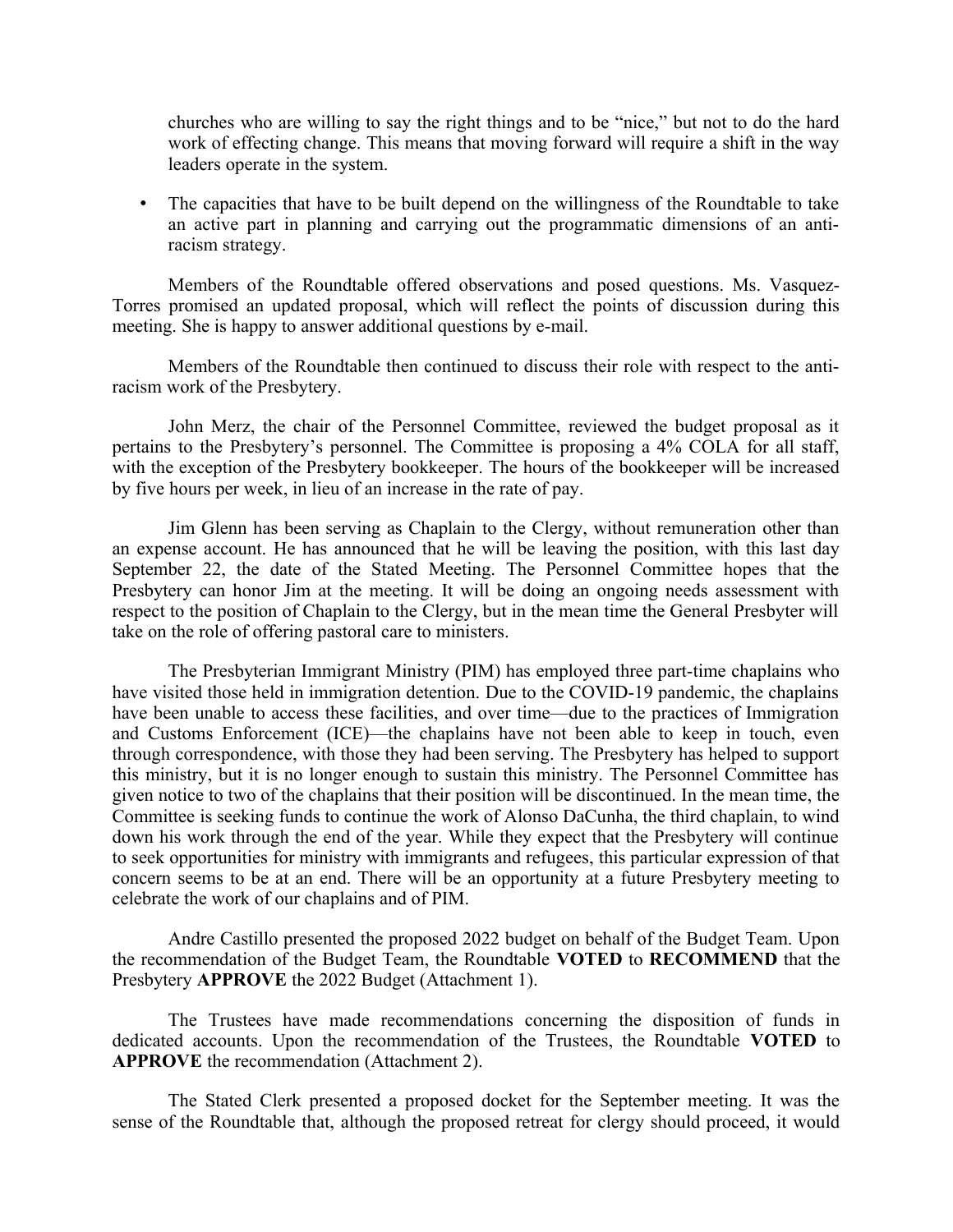be advisable for the September Stated Meeting to be held online. Upon a motion properly made and seconded, the Roundtable **VOTED** to **APPROVE** the proposed docket, as amended (Attachment 3).

Upon the recommendation of the Nominating Committee, and in accordance with the PSNE Bylaws, 6.5Q, the Roundtable **VOTED** to **APPOINT** the Rev. Susan Olson and the Rev. Deb Packard as ordination exam readers, subject to ratification by the full Presbytery at the next Stated Meeting.

The Roundtable adjourned with a prayer offered by the Rev. Shannan Vance-Ocampo at 11:20 a.m. The next meeting of the Roundtable will take place at 9:30 a.m. on Thursday, October 28, 2021.

Respectfully submitted,

-signed-

Rev. David A. Baer, Stated Clerk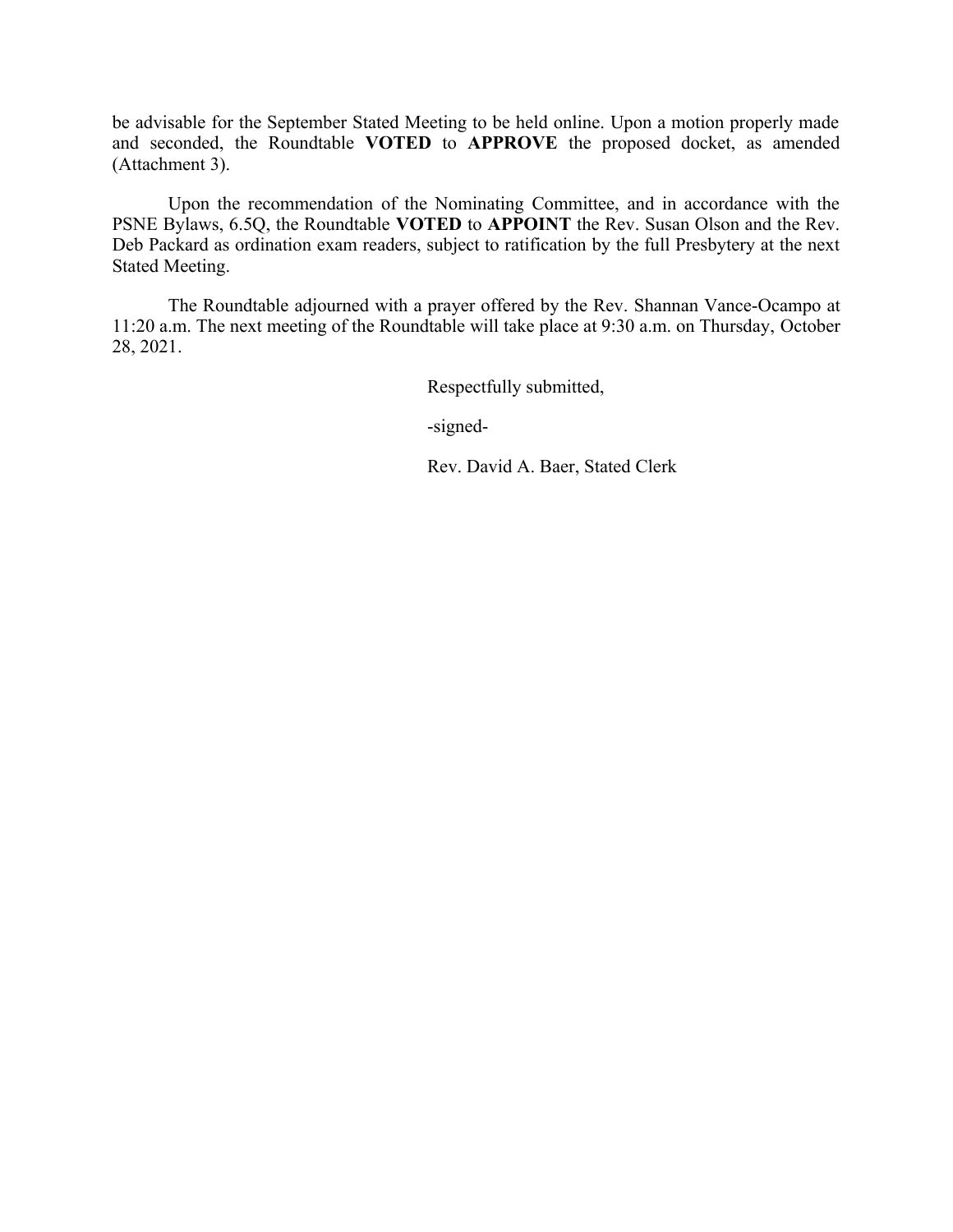# **Attachment 1**

## **Proposed PSNE Budget for 2022**

|                                                                                     | 2021          | <b>Year to Date</b> | Annual             | <b>YTD</b> | 2022          |             |             |
|-------------------------------------------------------------------------------------|---------------|---------------------|--------------------|------------|---------------|-------------|-------------|
| <b>OPERATIONS</b>                                                                   | <b>Budget</b> | <b>Actual</b>       | <b>Budget Bal.</b> | 59%        | Proposed      |             | <b>COLA</b> |
| <i>Income</i>                                                                       |               |                     |                    |            |               |             |             |
| <b>General Mission</b>                                                              | 50,000.00     | 28,506.55           | 21,493.45          | 57%        | 50,000.00     | 0.00        |             |
| General Mission - prior year                                                        | 0.00          | 0.00                | 0.00               |            |               |             |             |
| Interest on Operating Cash                                                          | 0.00          | 17.48               | 17.48              |            |               |             |             |
| Presbytery Per Capita                                                               | 234,210.00    | 123,974.95          | 110,235.05         | 53%        | 227,772.00    | (6,438.00)  |             |
| Presbytery Per Capita Withheld Income<br>GA/Synod Per Capita paid for churches that | (15,000.00)   |                     |                    |            | (15,000.00)   | 0.00        |             |
| withhold                                                                            | (6,000.00)    |                     |                    |            | (6,000.00)    | 0.00        |             |
| Donations                                                                           | 0.00          | 1,777.69            | 1,777.69           |            |               |             |             |
| <b>Total Income</b>                                                                 | 263,210.00    | 154,276.67          | 133,523.67         | 59%        | 256,772.00 A  | (6,438.00)  |             |
| <b>Expense</b>                                                                      |               |                     |                    |            |               |             |             |
| <b>Ministries of the Presbytery:</b>                                                |               |                     |                    |            |               |             |             |
| <b>PIM</b>                                                                          | 10,000.00     | 10,000.00           | 0.00               | 100%       | $0.00$ H      | (10,000.00) |             |
| <b>Brazilian Fellowship</b>                                                         | 20,000.00     | 11,666.69           | 8,333.31           | 58%        | 20,000.00     | (10,000.00) |             |
| Social Justice                                                                      | 750.00        | 0.00                | 750.00             | 0%         | 750.00        | 0.00        |             |
| <b>NEXT Church Support</b>                                                          | 1,000.00      | 0.00                | 1,000.00           | 0%         | 1,000.00      | 0.00        |             |
| New Initiatives/Emerging Ministries                                                 | 5,000.00      | 0.00                | 5,000.00           | 0%         | 5,000.00      | 0.00        |             |
| Committees:                                                                         |               |                     |                    |            |               |             |             |
| <b>Committee on Ministry</b>                                                        | 8,000.00      | 708.10              | 7,291.90           | 9%         | 4,000.00      | (4,000.00)  |             |
| Committee on Preparation                                                            | 3,000.00      | 461.45              | 2,538.55           | 15%        | 3,000.00      | 0.00        |             |
| Nominations                                                                         | 200.00        | 0.00                | 200.00             | 0%         | 200.00        | 0.00        |             |
| Personnel                                                                           | 500.00        | 0.00                | 500.00             | 0%         | 500.00        | 0.00        |             |
| Roundtable                                                                          | 4,000.00      | 236.00              | 3,764.00           | 6%         | 4,000.00      | 0.00        |             |
| <b>Trustees</b>                                                                     | 10,300.00     | 10,954.76           | (654.76)           | 106%       | 8,300.00 B    | (2,000.00)  |             |
| <b>Personnel:</b>                                                                   |               |                     |                    |            |               |             |             |
| GP Salary & Housing & SECA                                                          | 85,318.00     | 48,823.74           | 36,494.26          | 57%        | 87,112.48 C   | 1,794.48    | $(+4%)$     |
| <b>GP BOP</b>                                                                       | 31,358.00     | 18,259.87           | 13,098.13          | 58%        | 31,358.00 C.1 | 0.00        |             |
| <b>Stated Clerk Salary</b>                                                          | 20,400.00     | 11,769.18           | 8,630.82           | 58%        | 21,216.00     | 816.00      | $(+4%)$     |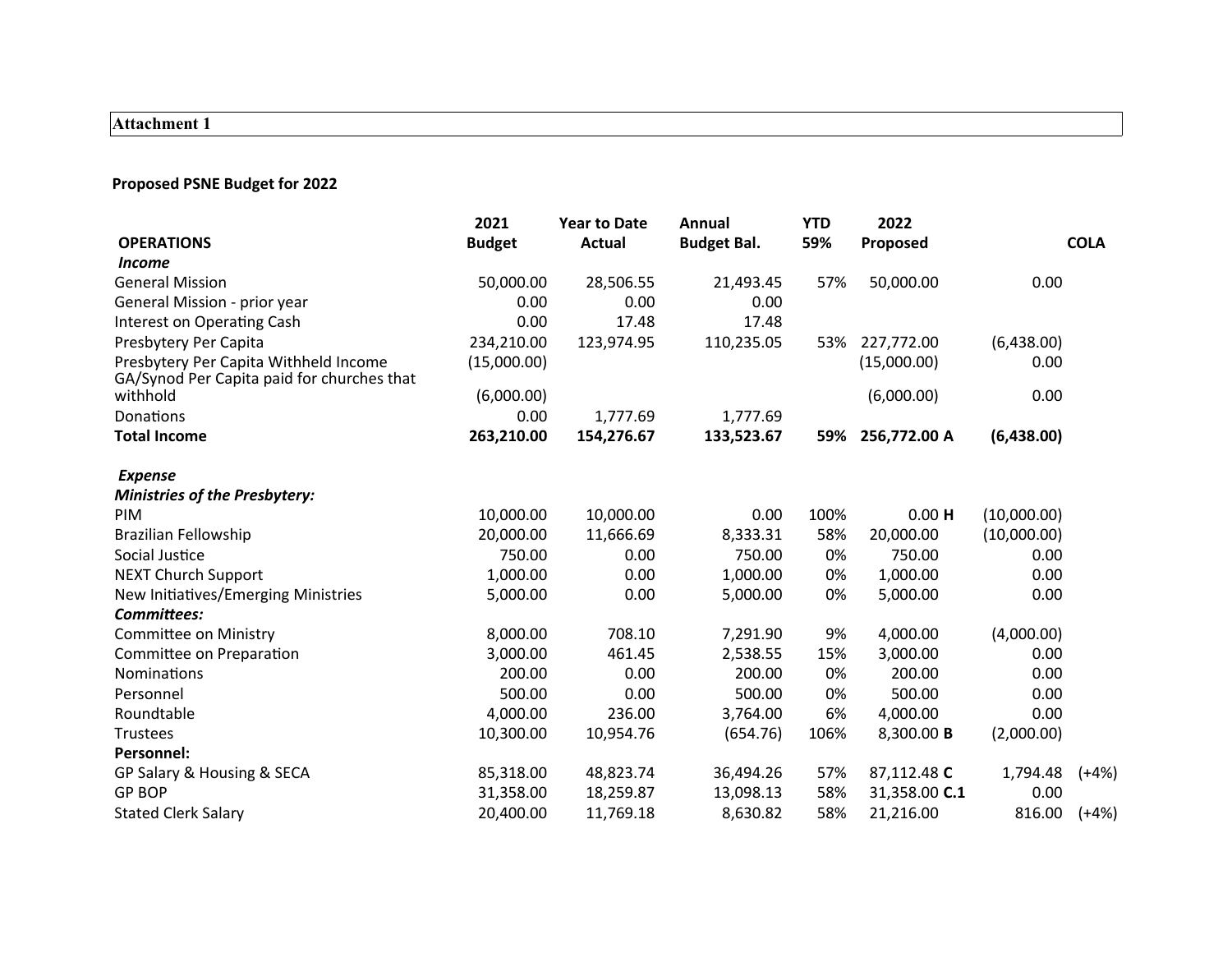#### **Attachment 1**

| (10, 278.00) |            |            |      | (3,412.48)  |              |         |
|--------------|------------|------------|------|-------------|--------------|---------|
| 273,488.00   | 147,290.25 | 111,114.44 | 54%  | 260,184.48  | (13, 303.52) |         |
| 2,000.00     | 0.00       | 2,000.00   | 0%   | 2,000.00    | 0.00         |         |
| 4,000.00     | 0.00       | 4,000.00   | 0%   | 1,000.00 G  | (3,000.00)   |         |
| 750.00       | 0.00       | 750.00     | 0%   | 0.00 F      | (750.00)     |         |
| 1,200.00     | 0.00       | 1,200.00   | 0%   | $0.00$ D    | (1,200.00)   |         |
| 4,500.00     | 0.00       | 4,500.00   | 0%   | 1,000.00 E  | (3,500.00)   |         |
| 1,200.00     | 0.00       | 1,200.00   | 0%   | 0.00 D      | (1,200.00)   |         |
| 0.00         | 0.00       | 0.00       | 0%   | 1,556.00 C  |              |         |
| 3,000.00     | 3,000.00   | 0.00       | 100% | 3,000.00    | 0.00         |         |
| 6,000.00     | 2,999.83   | 3,000.17   | 50%  | 6,000.00    | 0.00         |         |
|              |            |            |      |             |              |         |
| 2,000.00     | 1,000.00   | 1,000.00   | 50%  | 2,000.00    | 0.00         |         |
| 26,520.00    | 15,300.00  | 11,220.00  | 58%  | 35,360.00 J | 8,840.00     |         |
| 20,992.00    | 12,110.63  | 8,881.37   | 58%  | 21,832.00   | 840.00       | $(+4%)$ |
| 1,500.00     | 0.00       | 1,500.00   | 0%   | 0.00        | (1,500.00)   |         |
|              |            | 6,986.42   |      |             |              |         |

#### **\*note: unpaid GA/SY per capita in addtion**

A) Reflects reduction in PY membership from 6330 to 6156.

B) Reduced for Review Year 2022, next Audit 2024

C) Moved Medical Deductible under Staff & Office Operations; Personnel & GP to discuss moving increase to Medical

C.1) To be adjusted as appropriate, pending conversation btwn Personnel & GP

D) Remove for 2022, potentially reinstate in 2026

E) Subject to increase if needed.

F) PY will no longer send Overture Advocate to GA.

G) To be revisited along with conversations around Chaplain role

H) Proactive conversations to continue re: immigrant/refugee ministries

J) Perfonnel & Trustees approved 5 hr/wk increase, beginning 01/22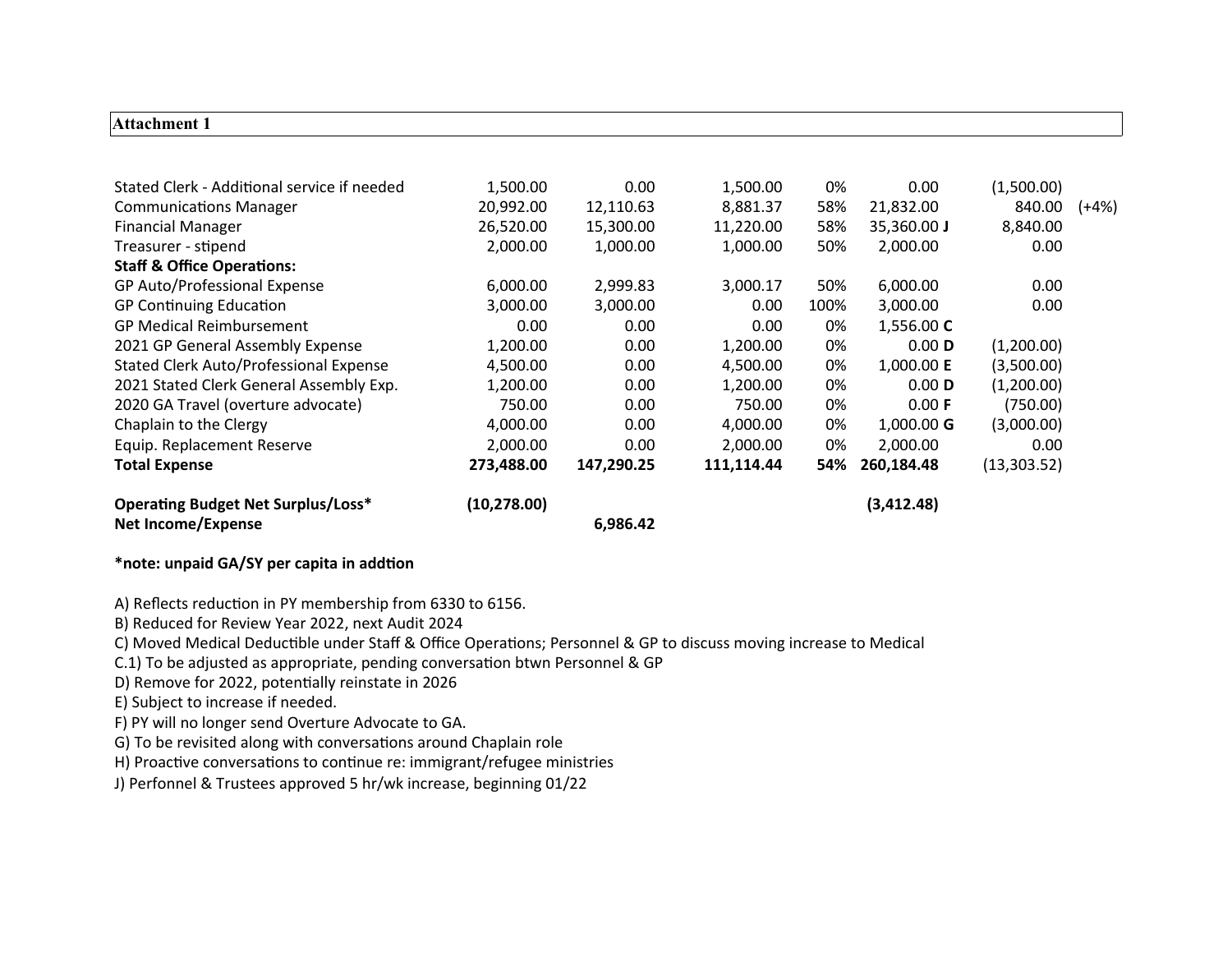PSNE – Dedicated Accounts Balances

Acct.#913 Designated Donations – Balance \$3,000 Prior year donations for Campus Ministry.

Recommendation: Ask donors to reprioritize this as we no longer have campus ministries we are supporting.

Acct.#915 Coaching – Balance \$4,226.52

As with acct.#928 below, about 5 years ago there was discussion as to where these funds could be used. No decision was made.

Recommendation: Return funds to COM to handle coaching and consulting requests.

Acct.#919 Peacemaking – Balance \$5,697.85 Accumulated donations for Peacemaking.

Recommendation: Put funds towards upcoming anti-racism work in PSNE.

Acct.#928 Leadership Training (COM) – Balance \$750

COM Budget funds from many years ago. From reviewing emails from about five years ago this was brought with COM if they could use the money for some type of leadership training. No decision was made.

Recommendation: Return funds to COM for use in 2021.

Acct.#935 Tri-PY Consultant – Balance \$1,288.68 Received grant many years ago at the time Northern New England, Boston and Southern New England Presbytery began considering merging the three presbyteries.

Recommendation: Return funds ⅓ each to the three Presbyteries as undesignated funds/income for 2021. \$429.56 each. Shannan and David to reach out to T.J. DeMarco.

Acct.#1000 AJC – Roundtable – Balance \$331.55 Roundtable approved \$60,000 to be used to support the AJC for the Valley Brookfield church. All but this balance was used.

Recommendation: return funds to the original account they were drawn from. The Valley situation is now with the Trustees and the congregation is responsible for all bills now related to the oil spill and remediation.